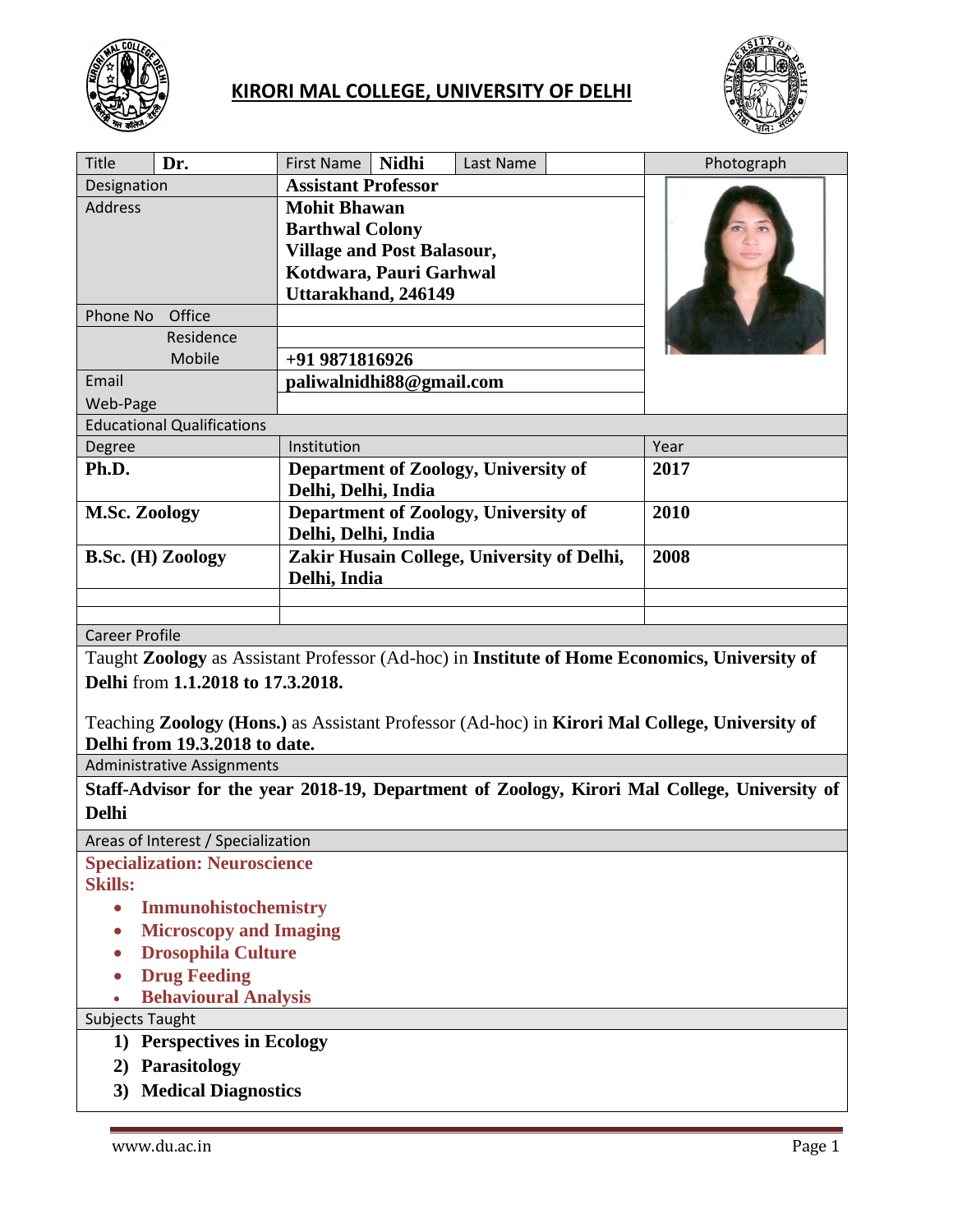- **4) Human Physiology**
- **5) Food, Nutrition and Health**
- **6) Animal Diversity**
- **7) Genetics and Evolutionary Biology**

Research Guidance

Publications Profile

## **a. Research Paper**

- *1. Research papers published in Refereed/Peer Reviewed Journals*
	- ➢ Anjalika, C., **Paliwal, N.,** Aditi, K., Raj, A., and Agrawal, N. (2015). A combination of dimethyl sulfoxide (DMSO) and methyl paraben (nipagin) in *Drosophila* food affects survival rate. *DIS*, Norman, Oklahoma. USA.
- *2. Research papers published in Refereed/Peer Reviewed Conferences*
	- ➢ **Paliwal, N.** and Agrawal, N. (2014). Implication of mutant Huntingtin protein (mHtt) in Huntington's disease pathogenesis in transgenic *Drosophila*. 55th Annual *Drosophila* Research Conference, 2014 USA.
	- ➢ Anjalika, C., **Paliwal, N.,** and Agrawal, N. (2013). Curcumin, a potent phytochemical for the treatment of Huntington's disease using *Drosophila* as a model system. 54th Annual *Drosophila* Research Conference, 2013 USA.
	- ➢ Anjalika, C., **Paliwal, N.,** and Agrawal, N. (2012). Suppression of progressive motor neuron degeneration by Diferuloylmethane (Curcumin) in transgenic Drosophila expressing mutant human gene of neurodegenerative disease. 53rd Annual *Drosophila* Research Conference, 2012 USA.

Conference / Workshops/Training Organized

Assisted in organizing *Drosophila* workshop for DU teachers during Ph.D. at Department of Zoology, University of Delhi in 2011 and 2012.

Creation of ICT Mediated Teaching Learning Pedagogy and Content

Conference/Workshops/Training attended as Faculty Member

- 1) Faculty Development Program on the topic "Environmental Audit" organized by Kirori Mal College, Delhi University from 28 June 2021 to 2 July 2021
- 2) "International Immunology Day Seminar" organized by Kirori Mal College, Delhi University on 29 April 2021
- 3) Breast Cancer Awareness Webinar organized by Kirori Mal College, Delhi University on 24